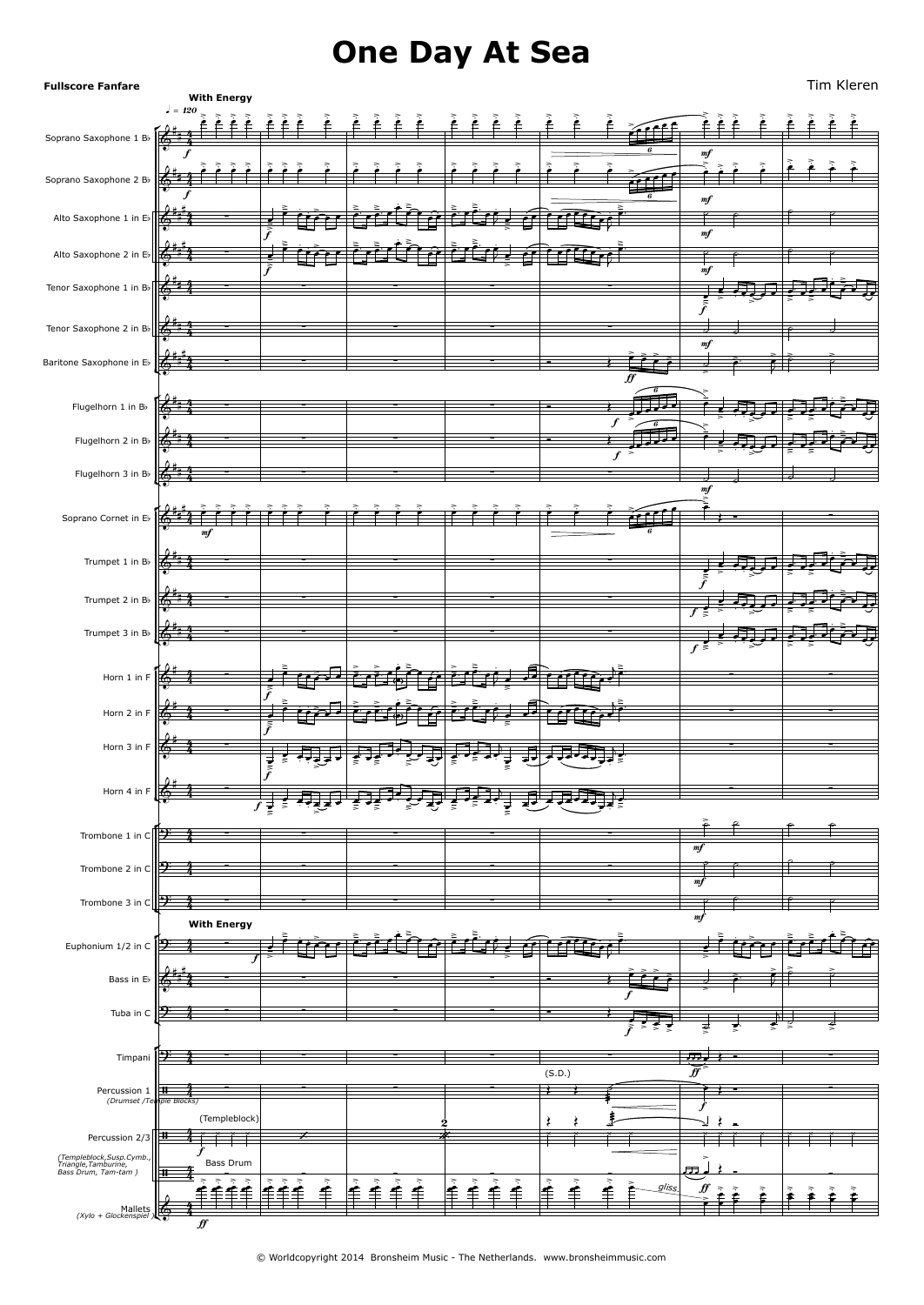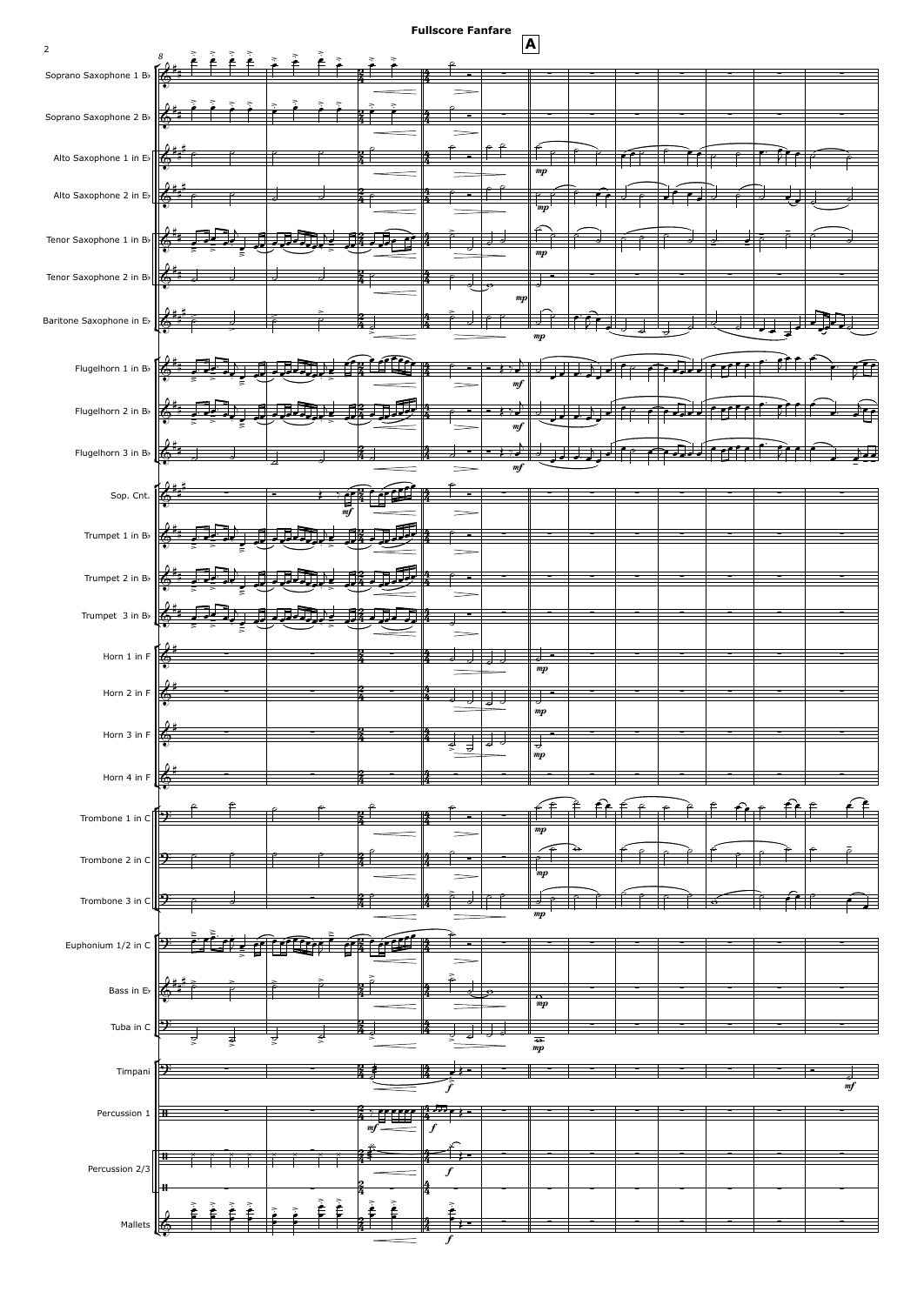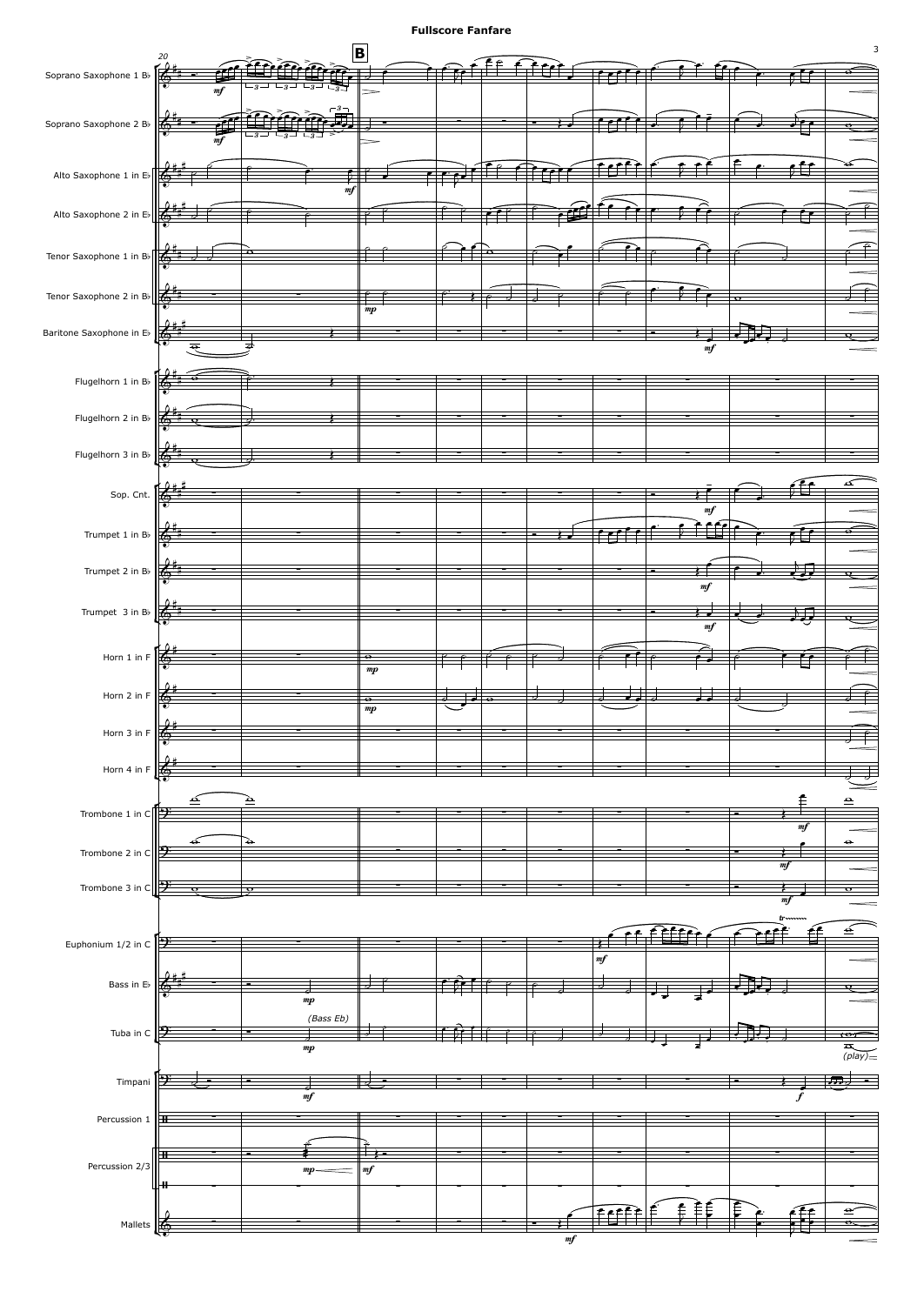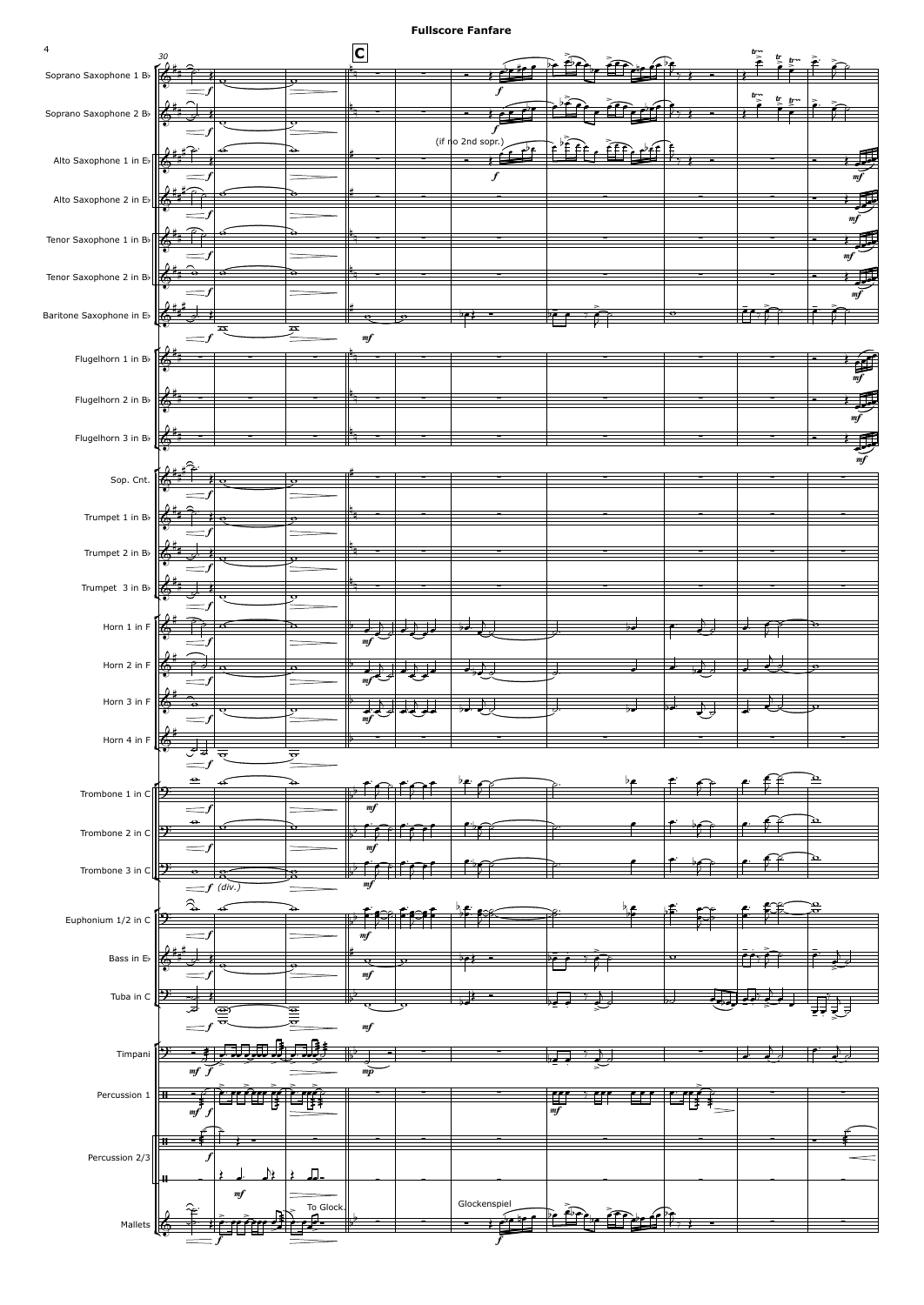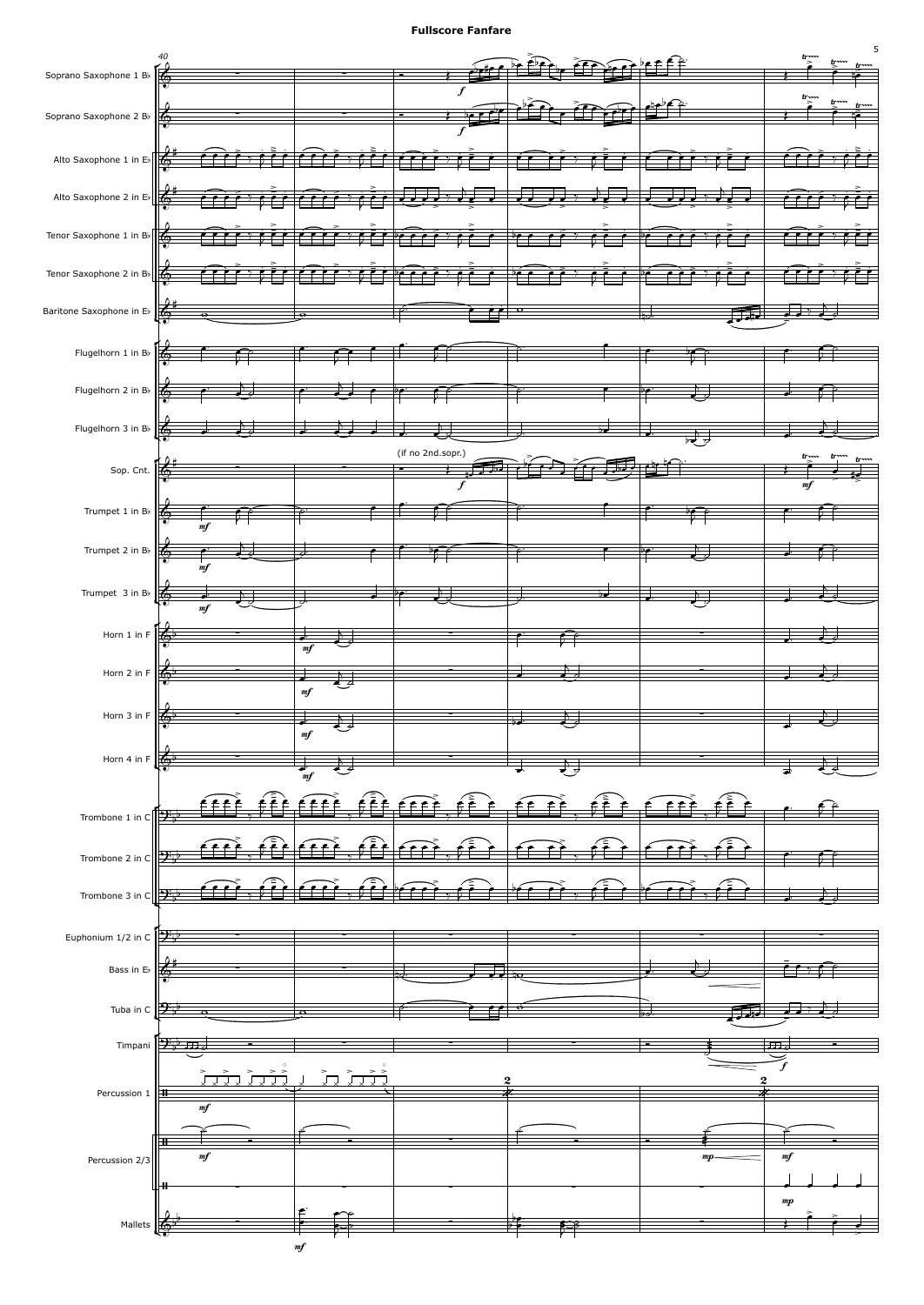

6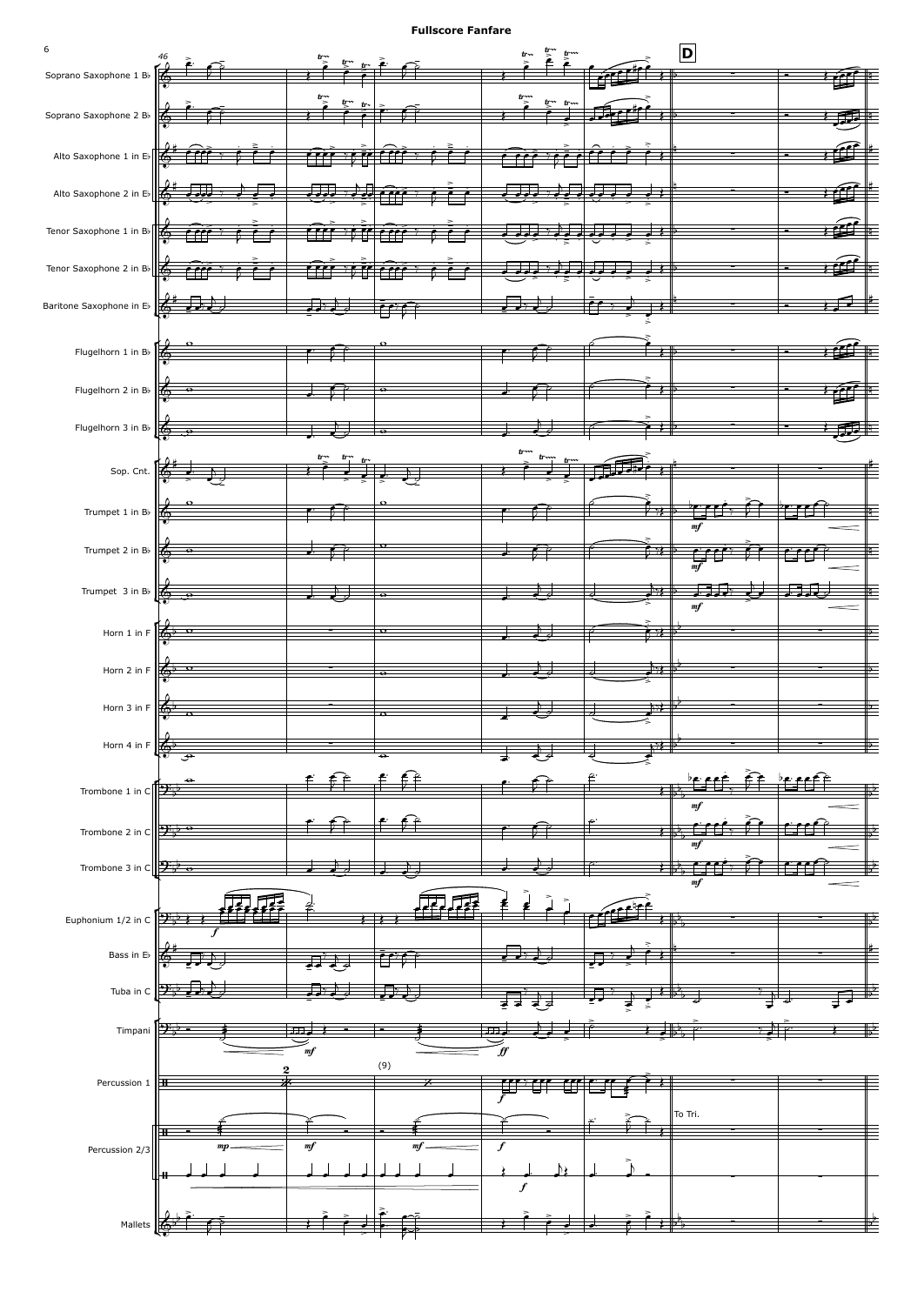## **Tempo** primo **E Fullscore Fanfare**

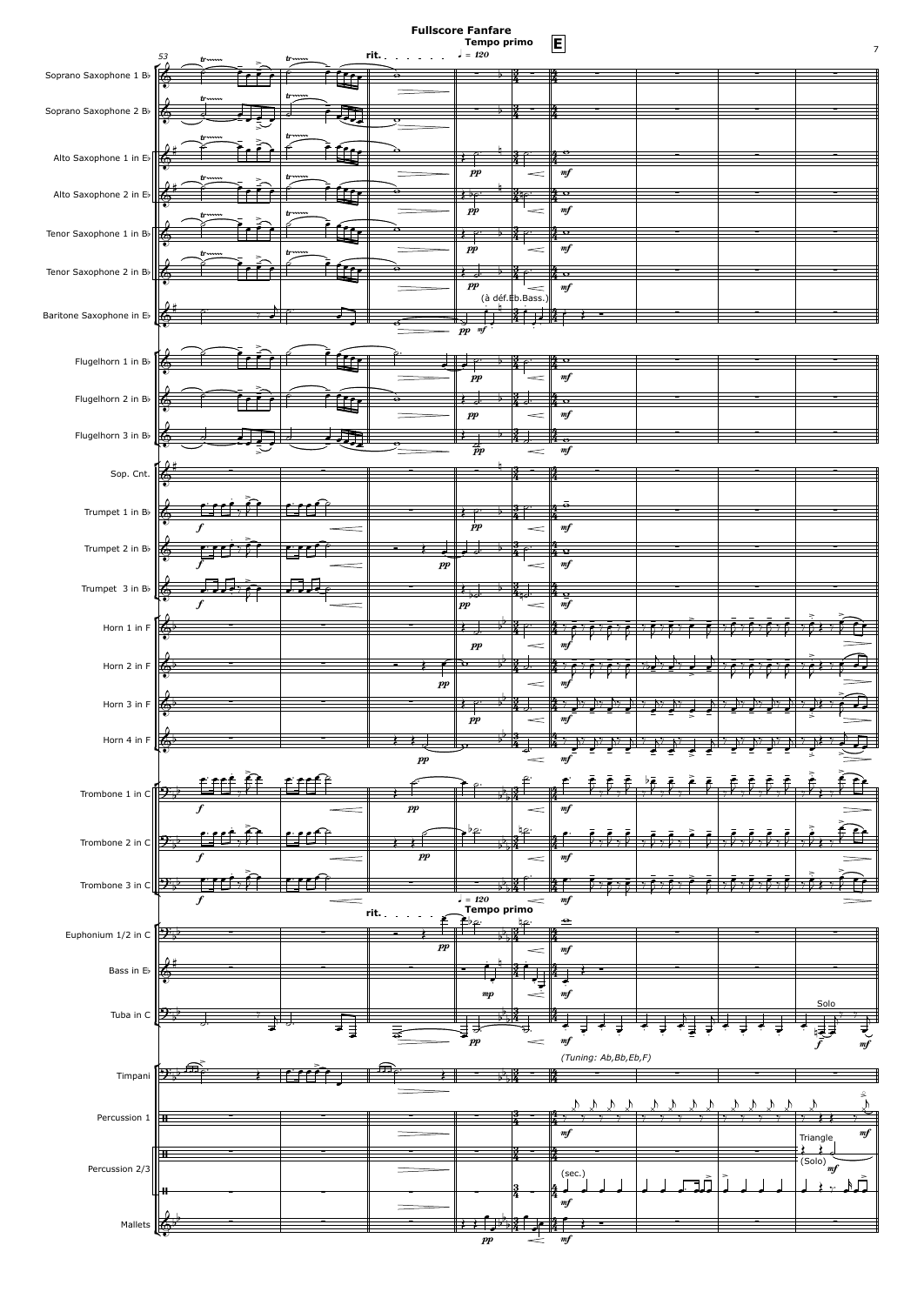

8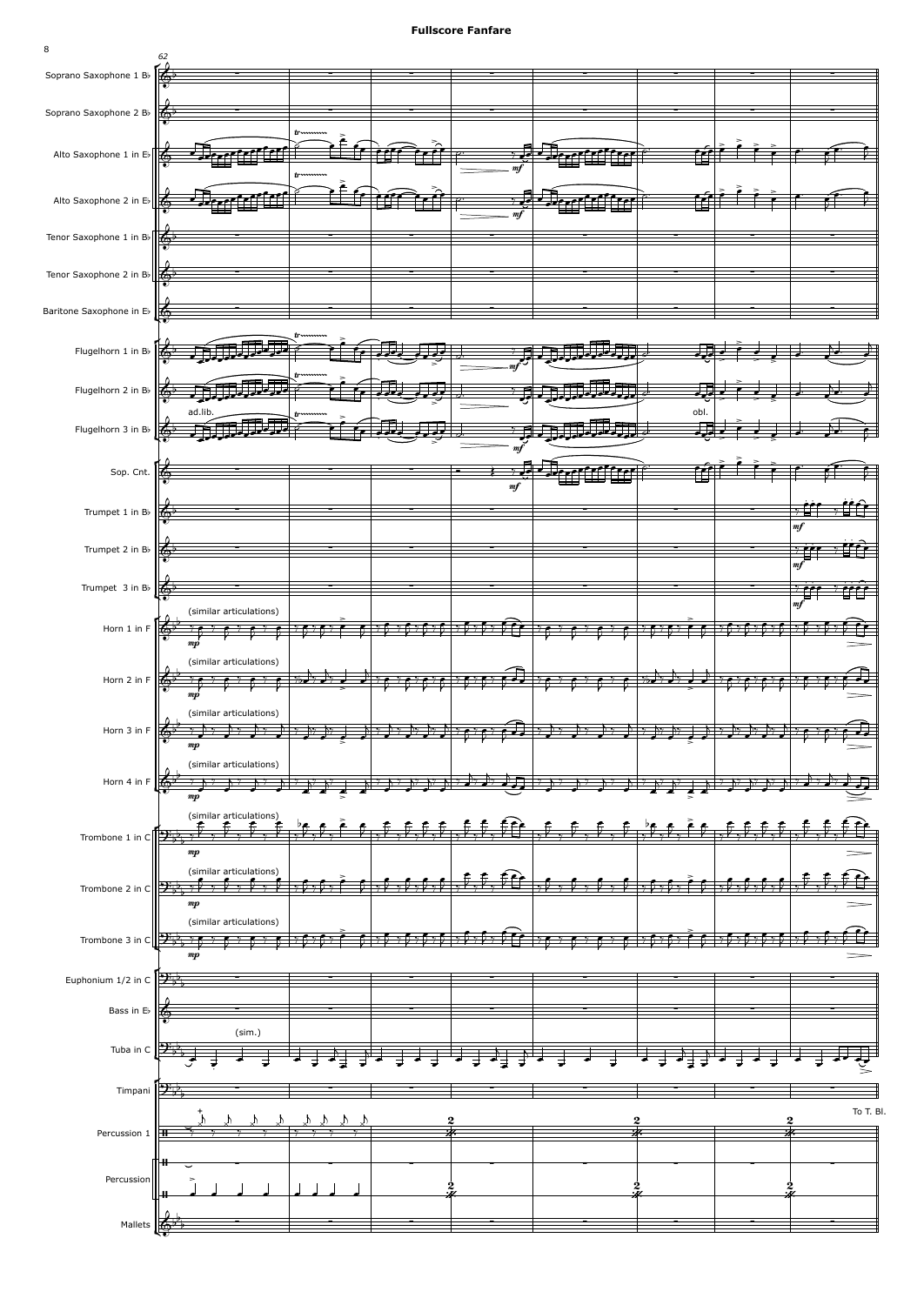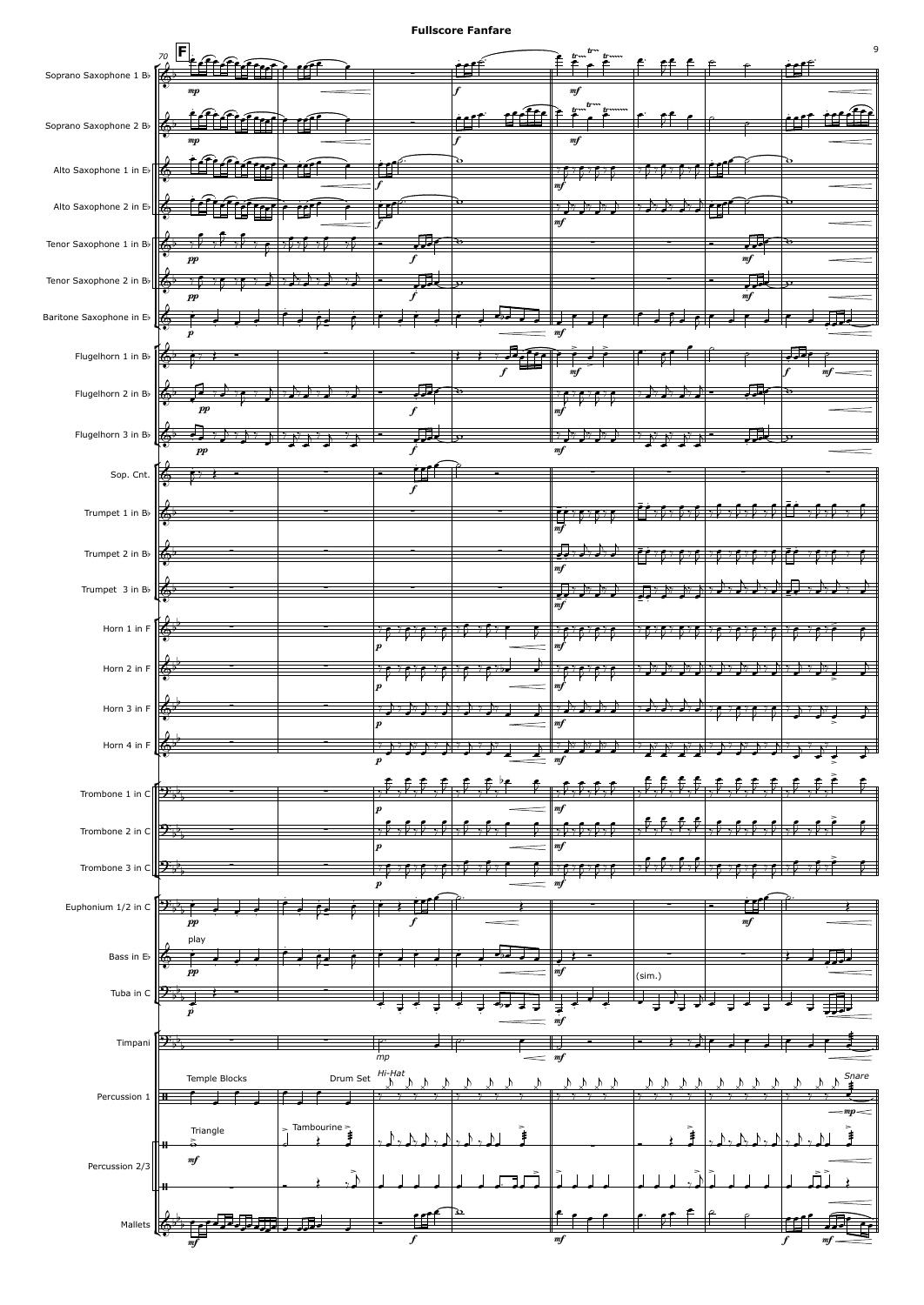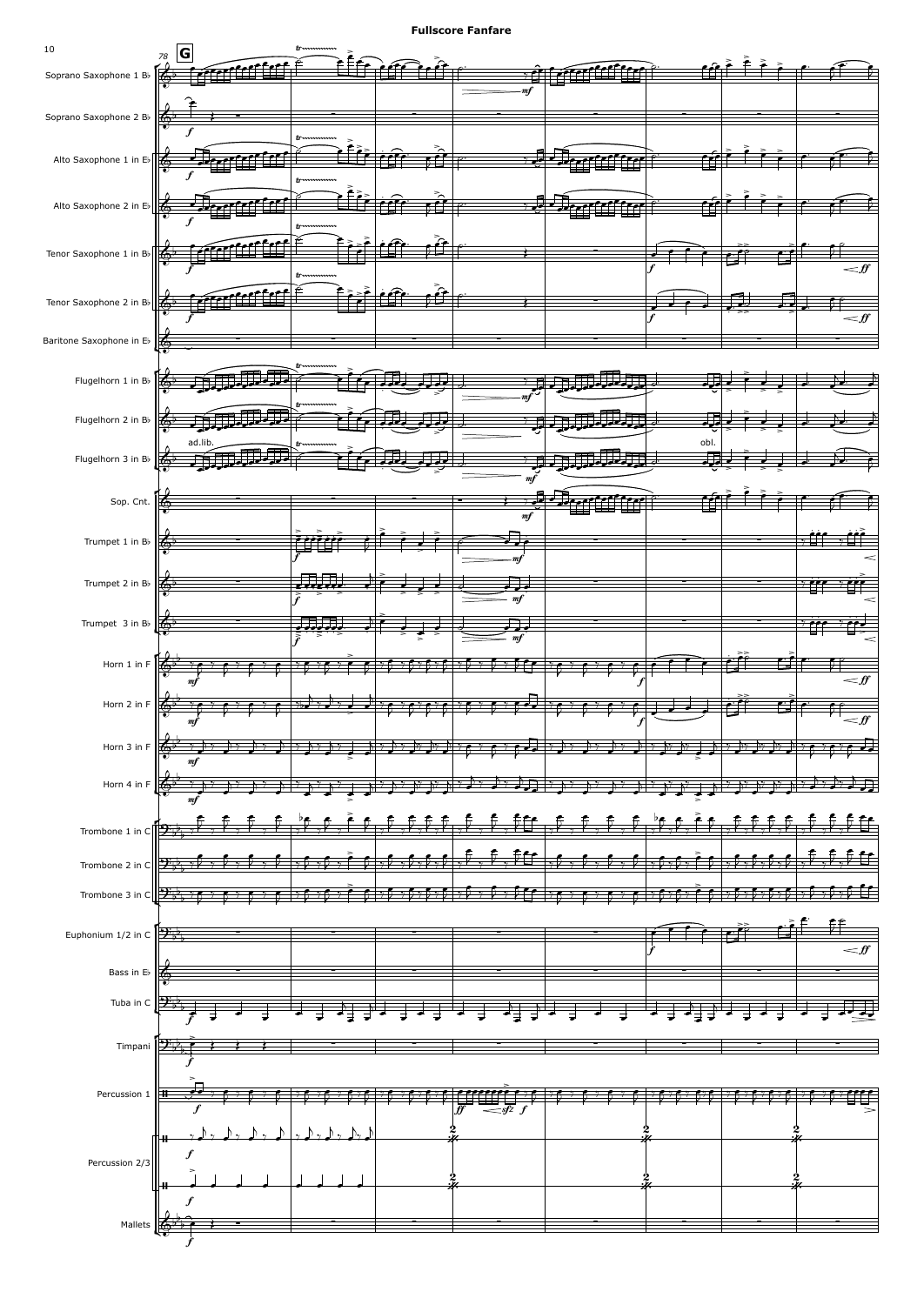![](_page_10_Figure_1.jpeg)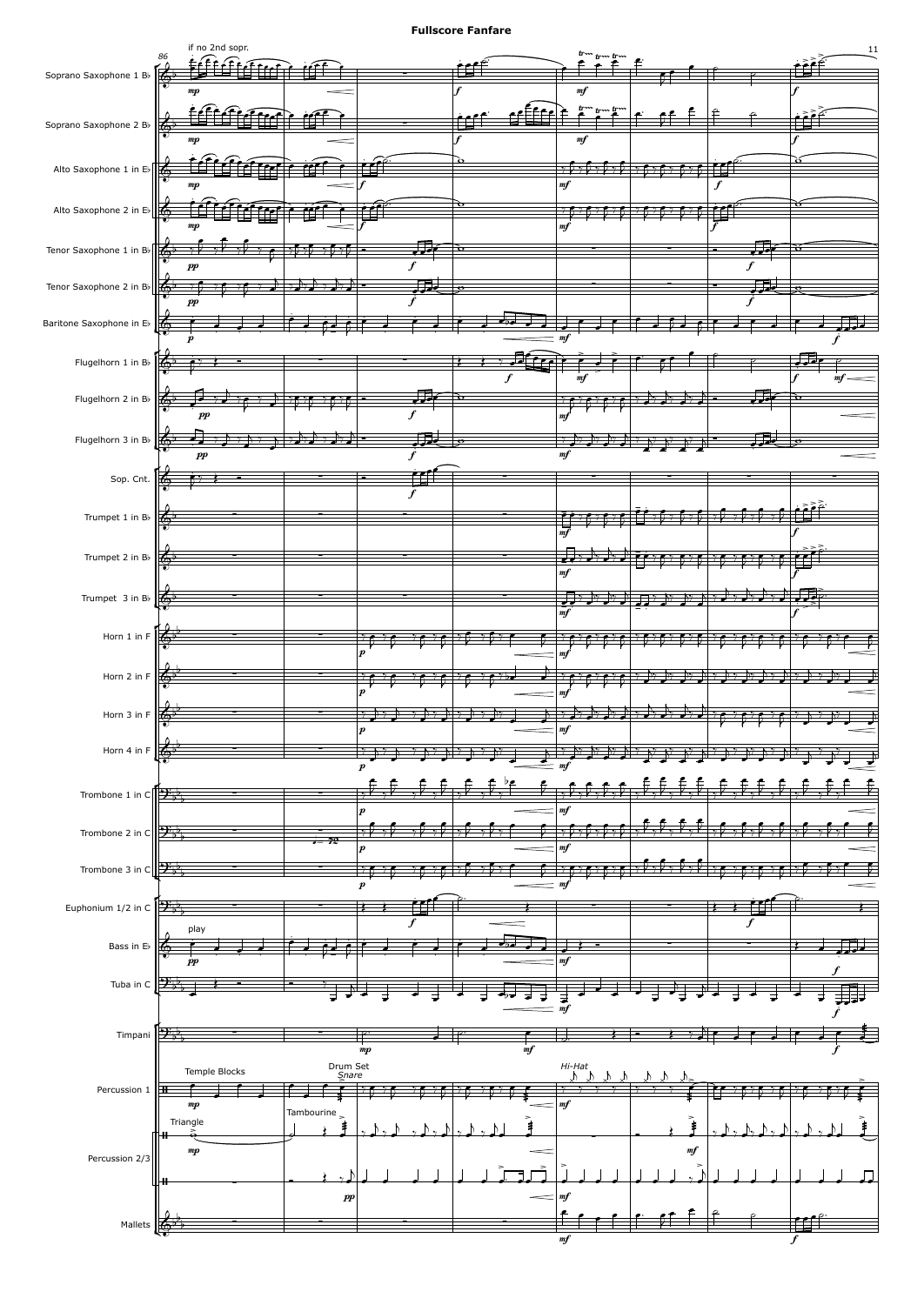![](_page_11_Figure_1.jpeg)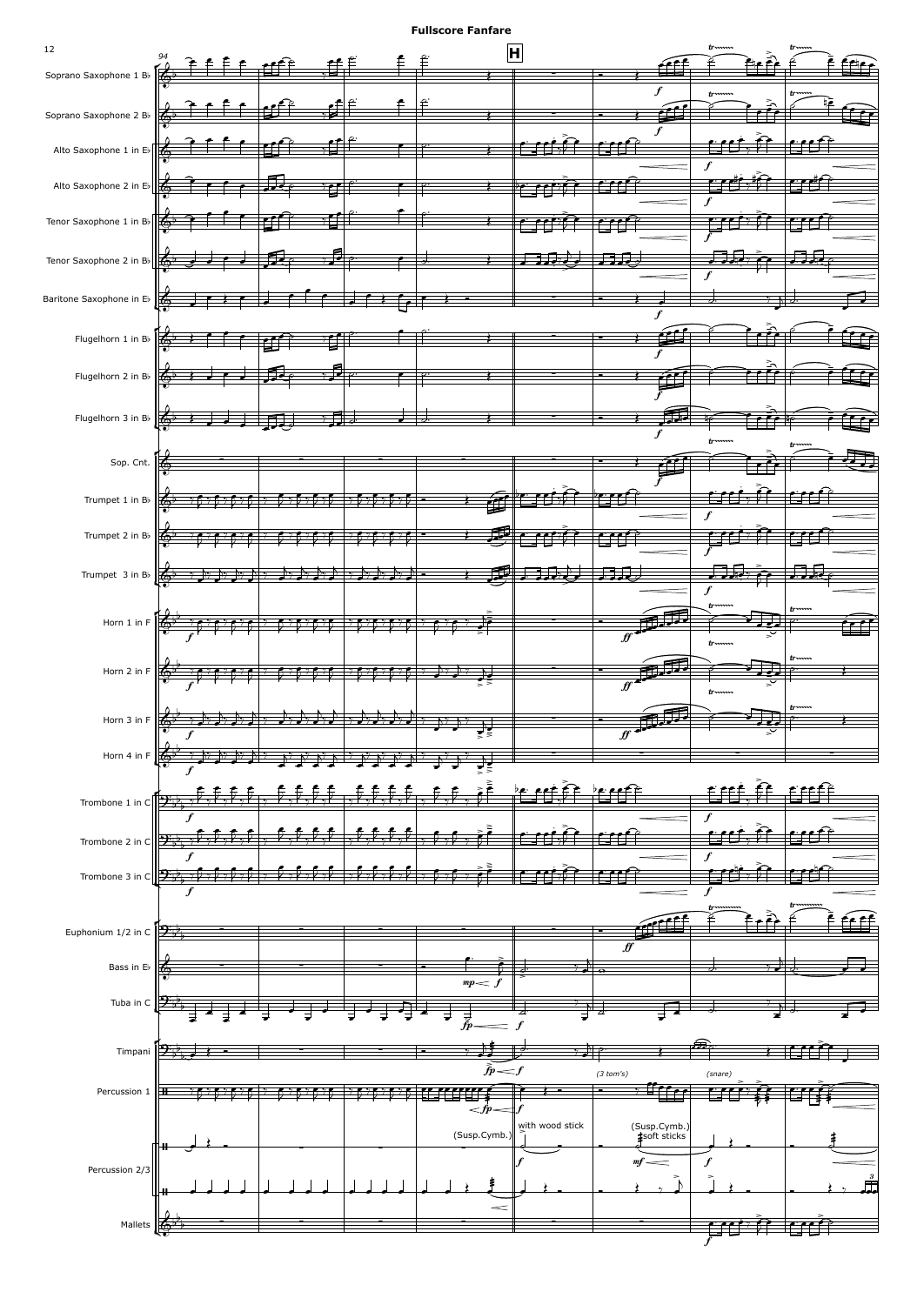![](_page_12_Figure_1.jpeg)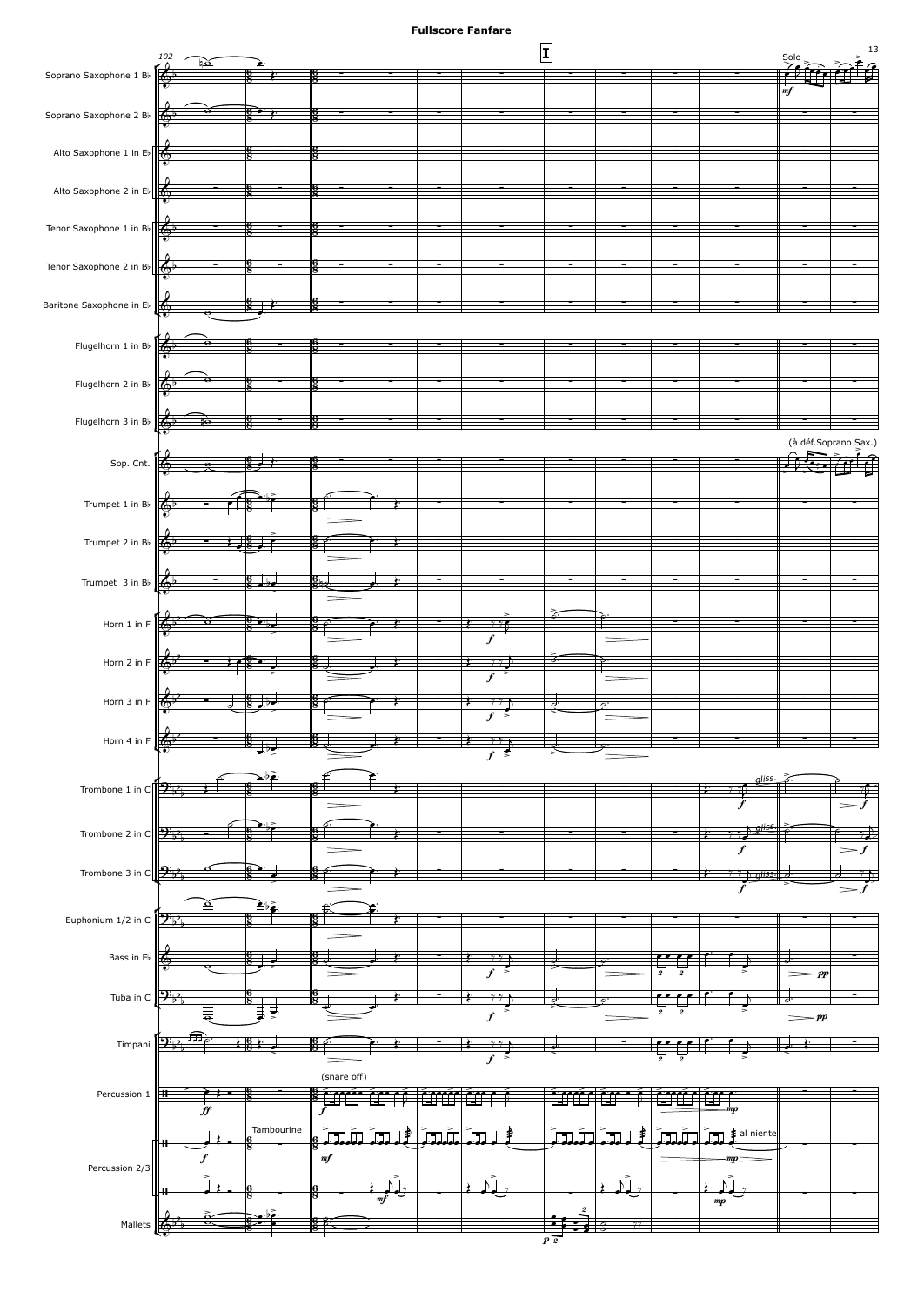![](_page_13_Figure_1.jpeg)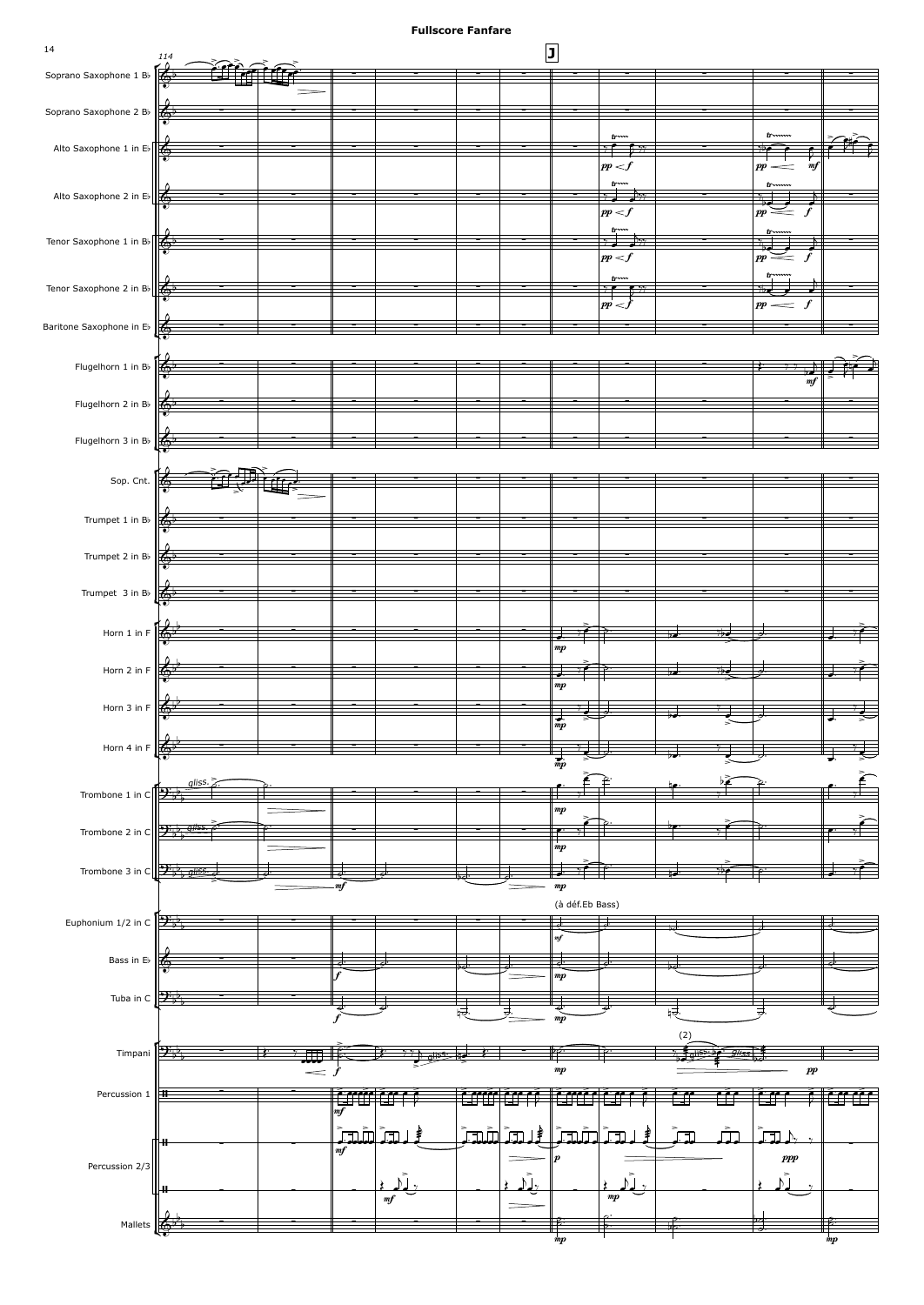![](_page_14_Figure_1.jpeg)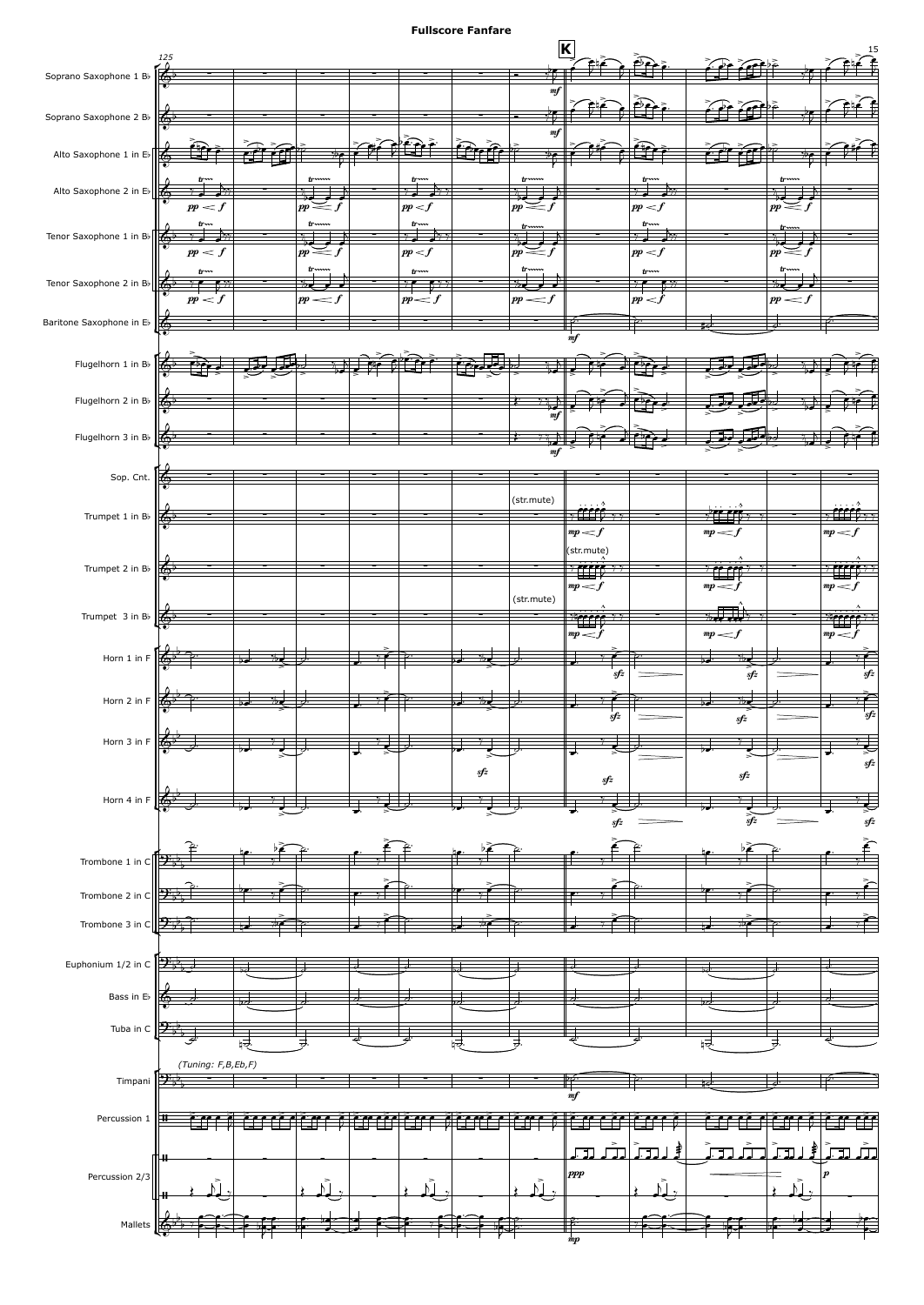![](_page_15_Figure_1.jpeg)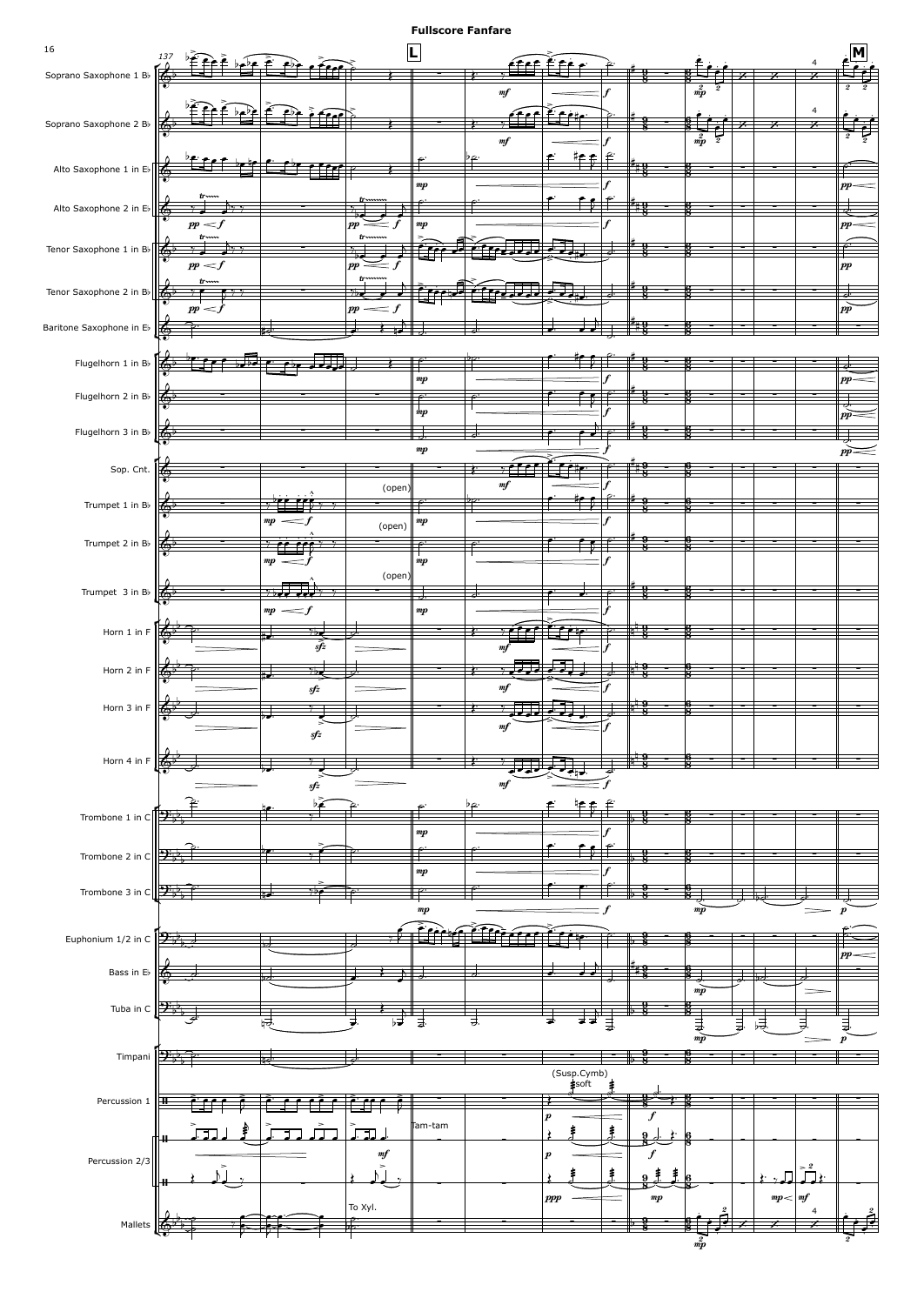![](_page_16_Figure_1.jpeg)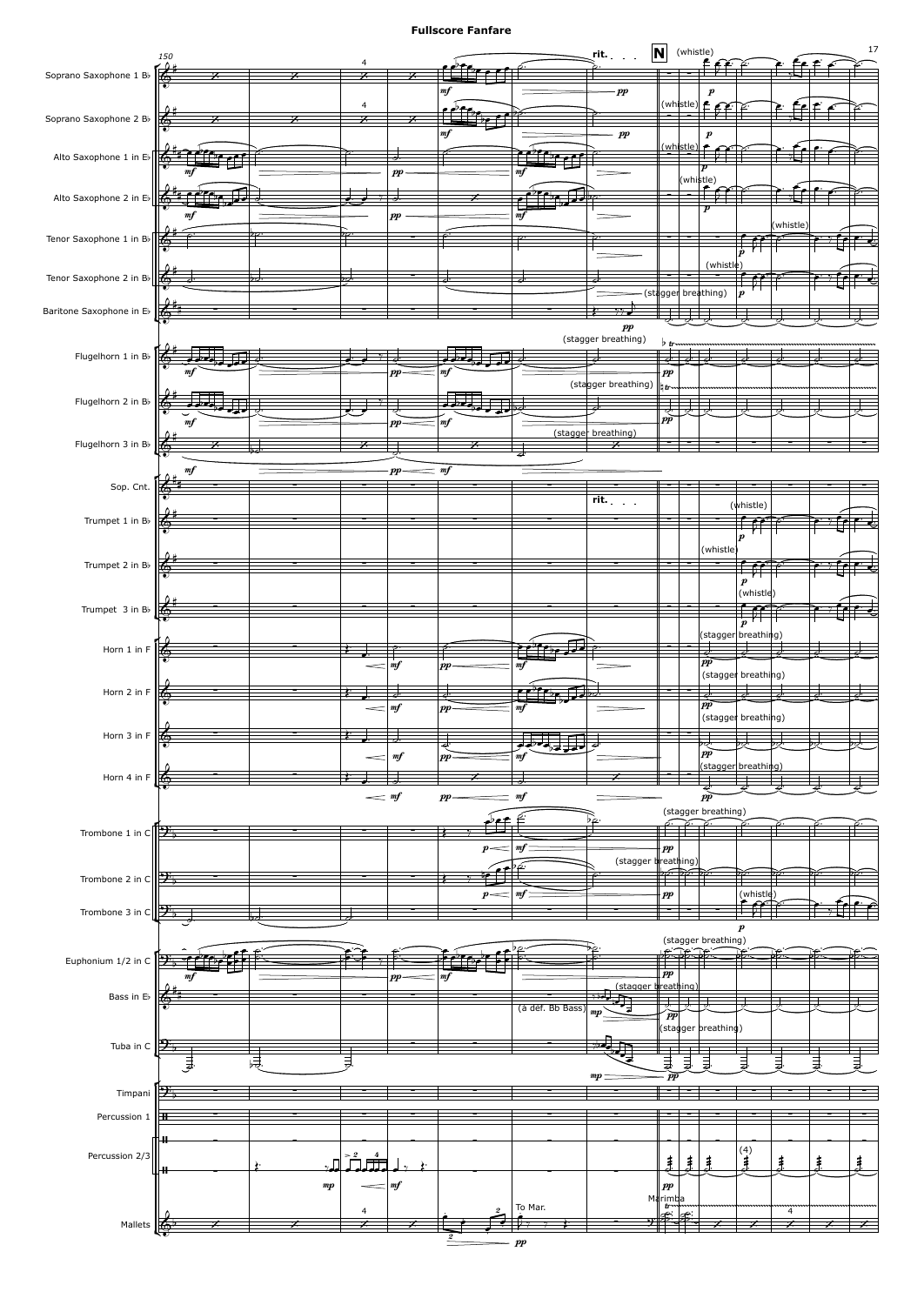![](_page_17_Figure_0.jpeg)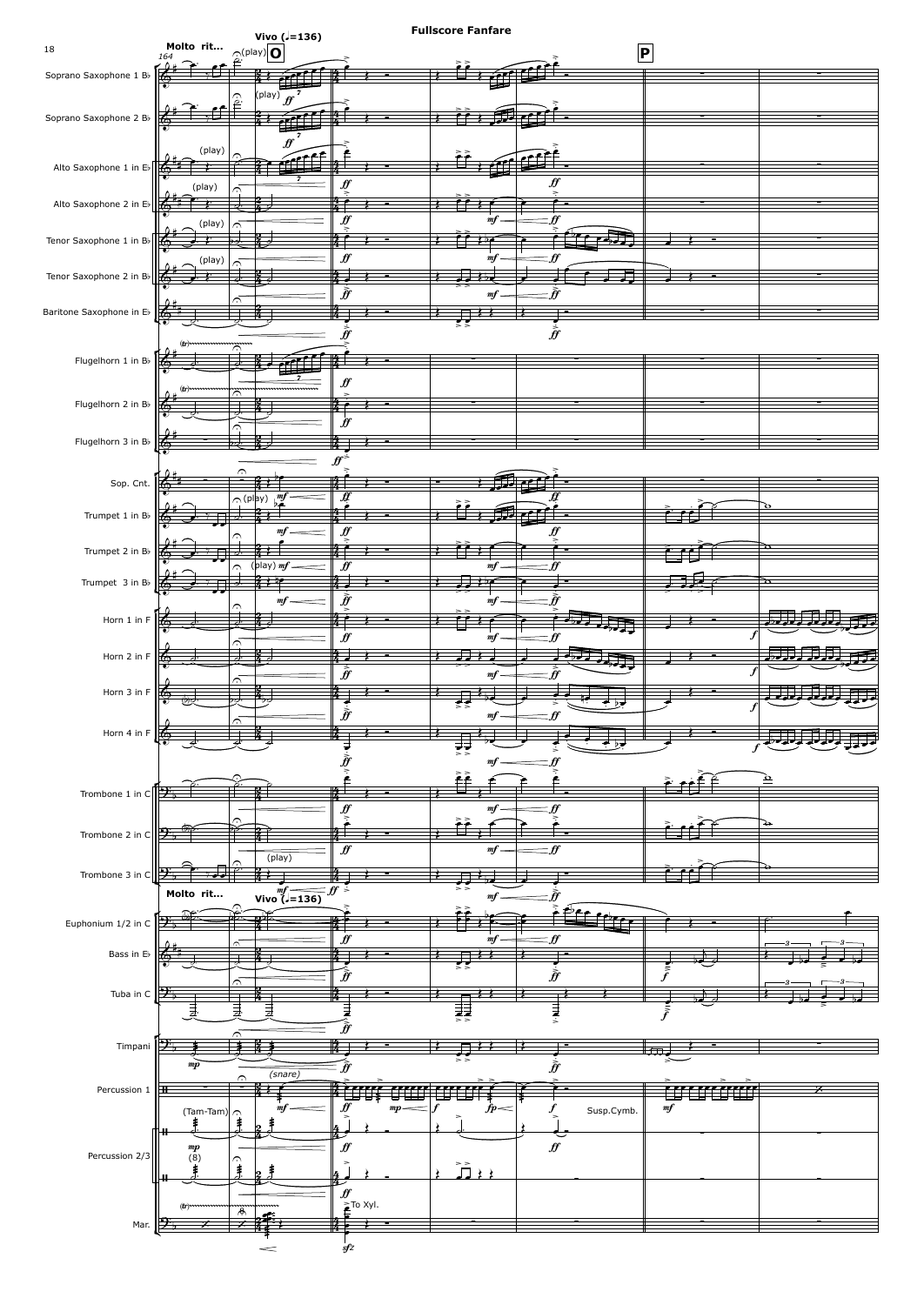![](_page_18_Figure_1.jpeg)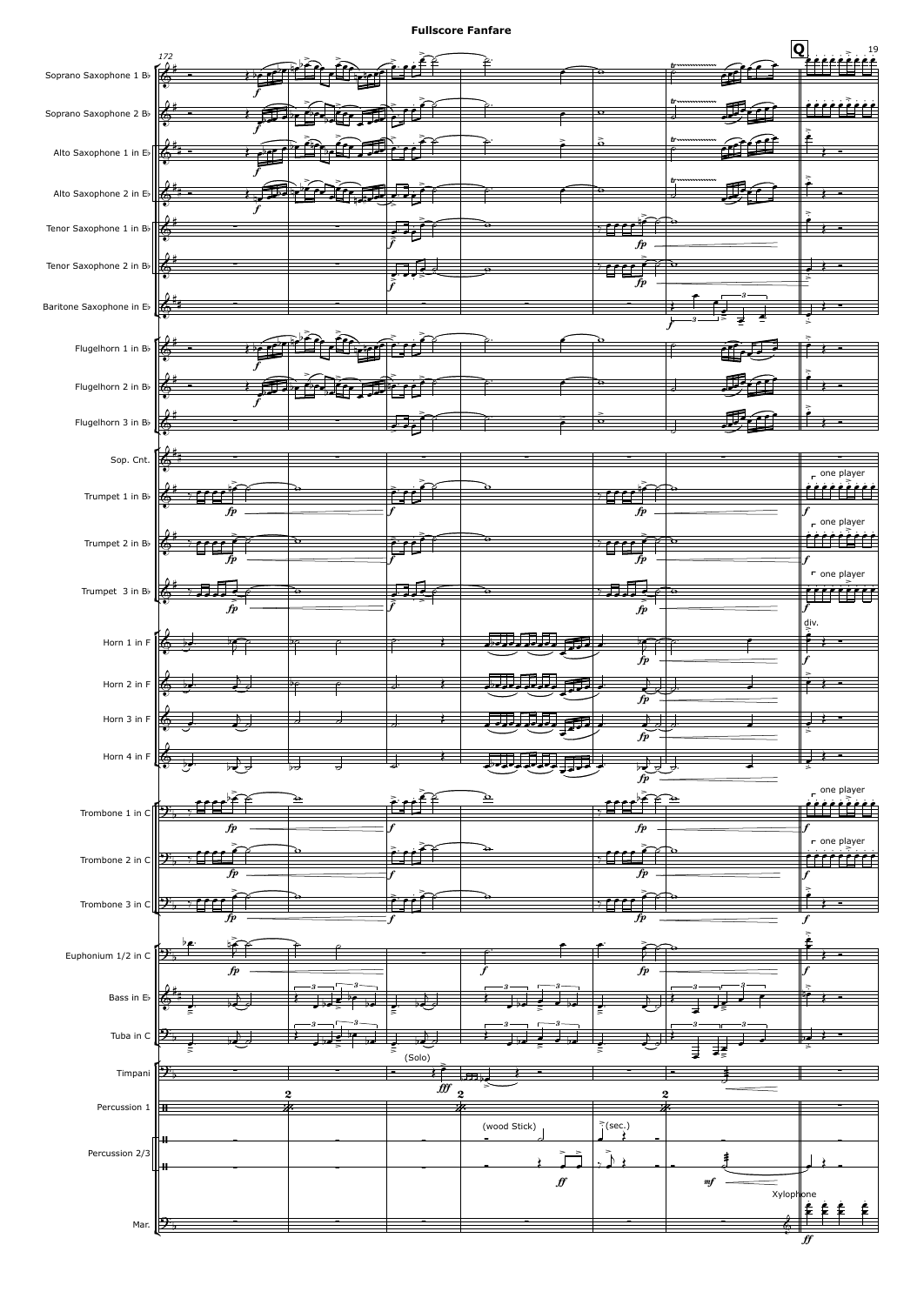![](_page_19_Figure_0.jpeg)

 $\hat{f}$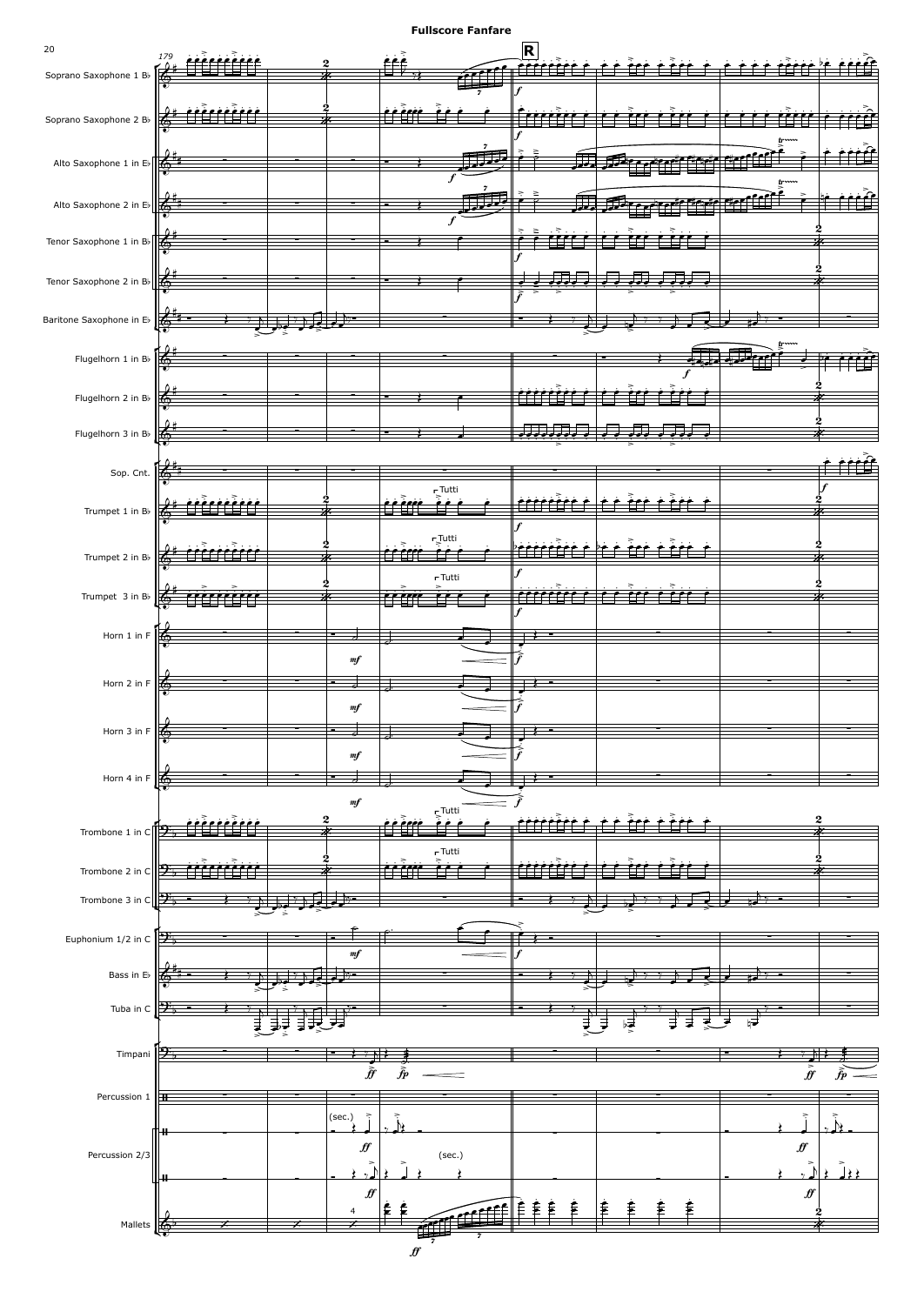![](_page_20_Figure_0.jpeg)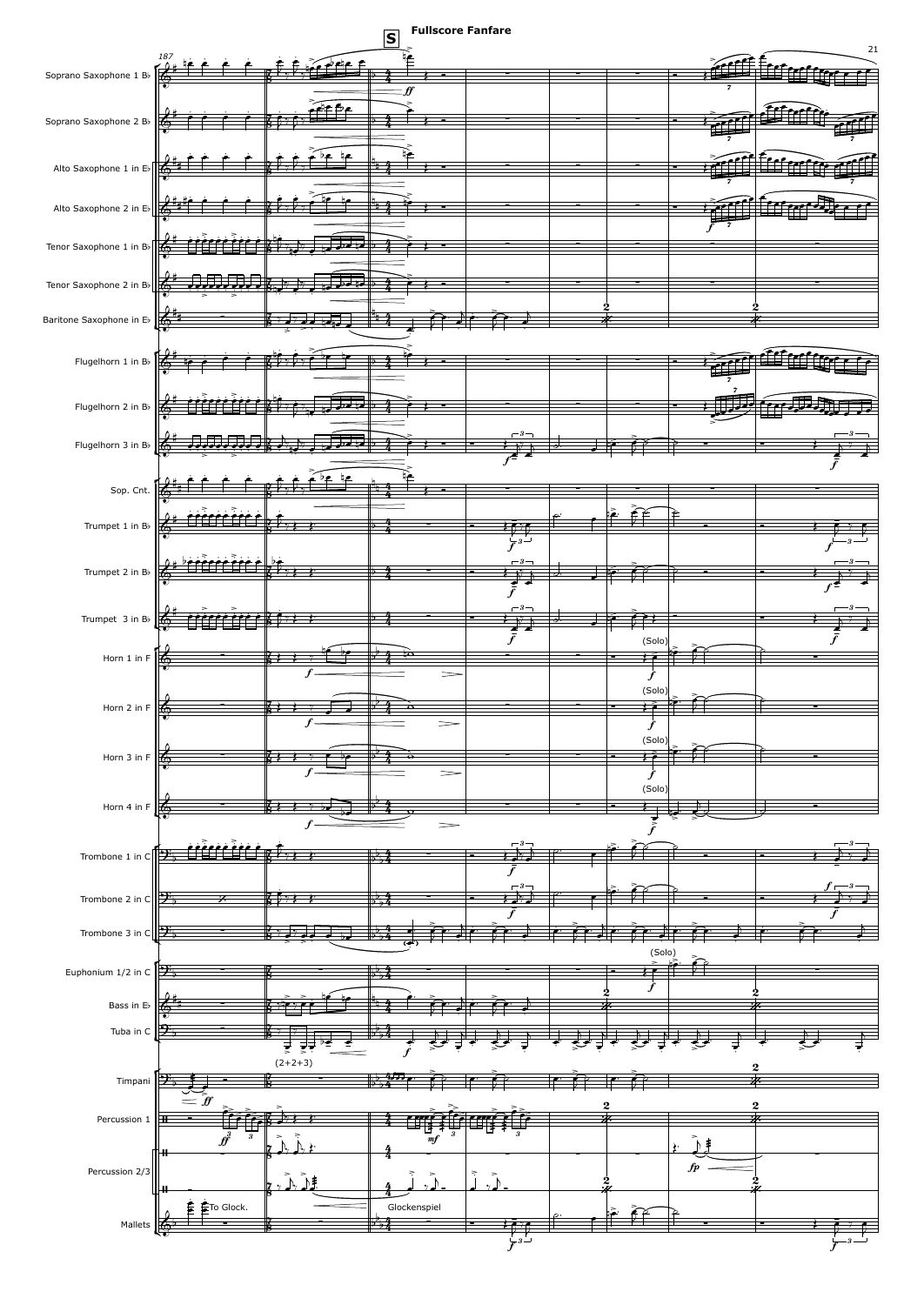![](_page_21_Figure_0.jpeg)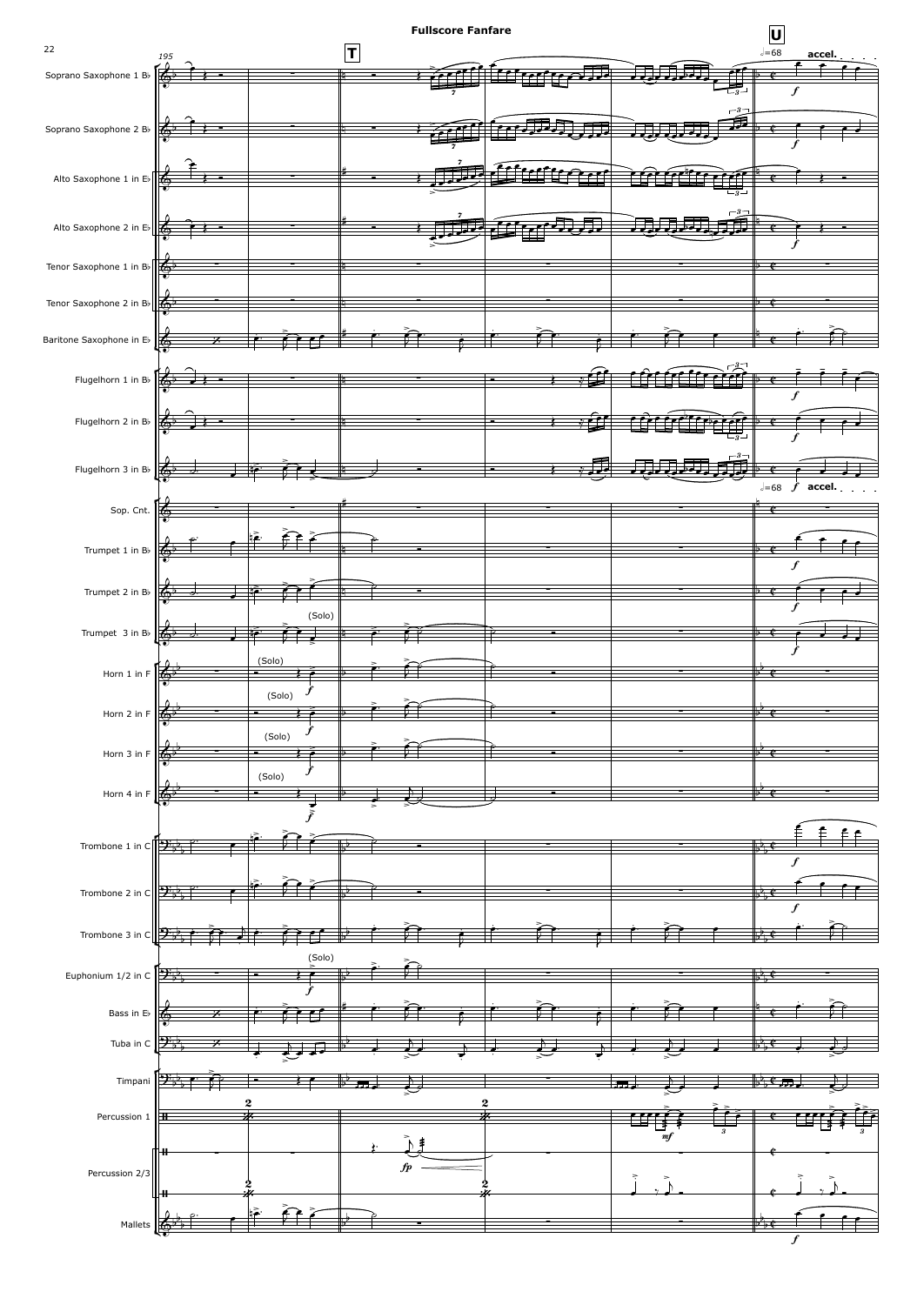![](_page_22_Figure_1.jpeg)